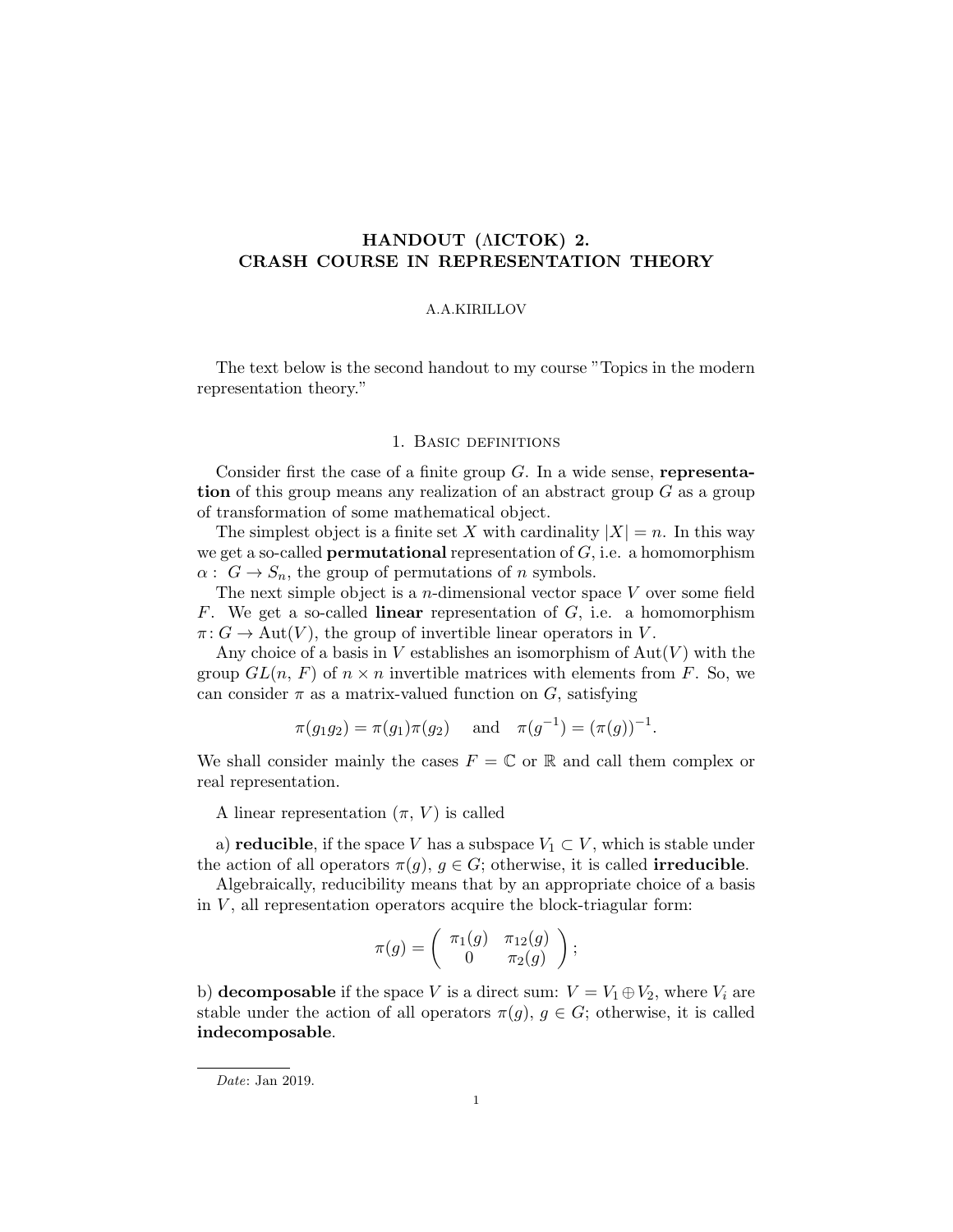Algebraically, decomposability means that by an appropriate choice of a basis, all operators  $\pi(q)$  become block-diagonal:

$$
\pi(g) = \begin{pmatrix} \pi_1(g) & 0 \\ 0 & \pi_2(g) \end{pmatrix};
$$

c) orthogonal (resp. unitary) if  $V$  admits a  $G$ -invariant inner product. Show that for orthogonal and unitary representations the property a) implies b): any reducible representation is decomposable.

**Exercise 2.** Show that for any complex or real representation  $(\pi, V)$  of a finite group  $G$  there exists a  $G$ -invariant inner product in  $V$ .

Let  $(\pi_1, V_1)$  and  $(\pi_2, V_2)$  be two representations of the same group G over the same field F. An operator  $A: V_1 \to V_2$  is called **intertwining** operator (or, simply intertwiner), if the following diagram is commutative:

$$
V_1 \xrightarrow{\pi_1(g)} V_1
$$
  
\n
$$
A \downarrow \qquad \qquad \downarrow A \qquad \text{for all } g \in G.
$$
  
\n
$$
V_2 \xrightarrow{\pi_2(g)} V_2
$$

Let  $\text{Hom}_G(V_1, V_2)$  be the set of all intertwiners between  $V_1, V_2$ . It is clear that it is a vector space over  $F$ . The dimension of this space is denoted  $i(\pi_1, \pi_2)$  and is called **intertwining number** for  $\pi_1, \pi_2$ . Representations  $\pi_1$ ,  $\pi_2$  are called **equivalent**, if they admit an invertible intertwiner. In appropriate bases equivalent representations are given by the same matrixvalued function. Therefore, there is no reason to distinguish equivalent representations and consider the equivalence classes as main object.

Physicists inwented a convenient short name unirrep for unitary irreducible representations. The set of equivalence classes of unirreps of a group G is called the **dual object** to G and is denoted  $\widehat{G}$ . For an abelian G the set  $\widehat{G}$  has itself a group structure and is called a **dual** group to G.

**Exercise 3.** Show, that for the cyclic group  $G = \mathbb{Z}/n\mathbb{Z}$  the dual group  $\hat{G}$  is isomorphic to G. (But there is no canonical isomorphism.)

#### 2. First results

**Theorem 1** (Schur's Lemma). If  $\pi_1$  and  $\pi_2$  are irreducible, then

(1) 
$$
i(\pi_1, \pi_2) = \begin{cases} 1 & \text{if } \pi_1, \pi_2 \text{ are equivalent,} \\ 0 & \text{otherwise.} \end{cases}
$$

Hint. 1. Assume that there exist a non-zero intertwiner  $A: V_1 \rightarrow V_2$ . Then  $i(\pi_1, \pi_2) \geq 1$ . The subspaces ker  $A \subset V_1$  and im  $A \subset V_2$  are G-stable (check it!). For an irreducible representation every G-stable subspace is either  $\{0\}$ , or the whole space. Since  $A \neq 0$ , it can be only if ker  $A = \{0\}$ and im  $A = V_2$ . Hence, A establishes an equivalence of  $\pi_1$  and  $\pi_2$ . So, we can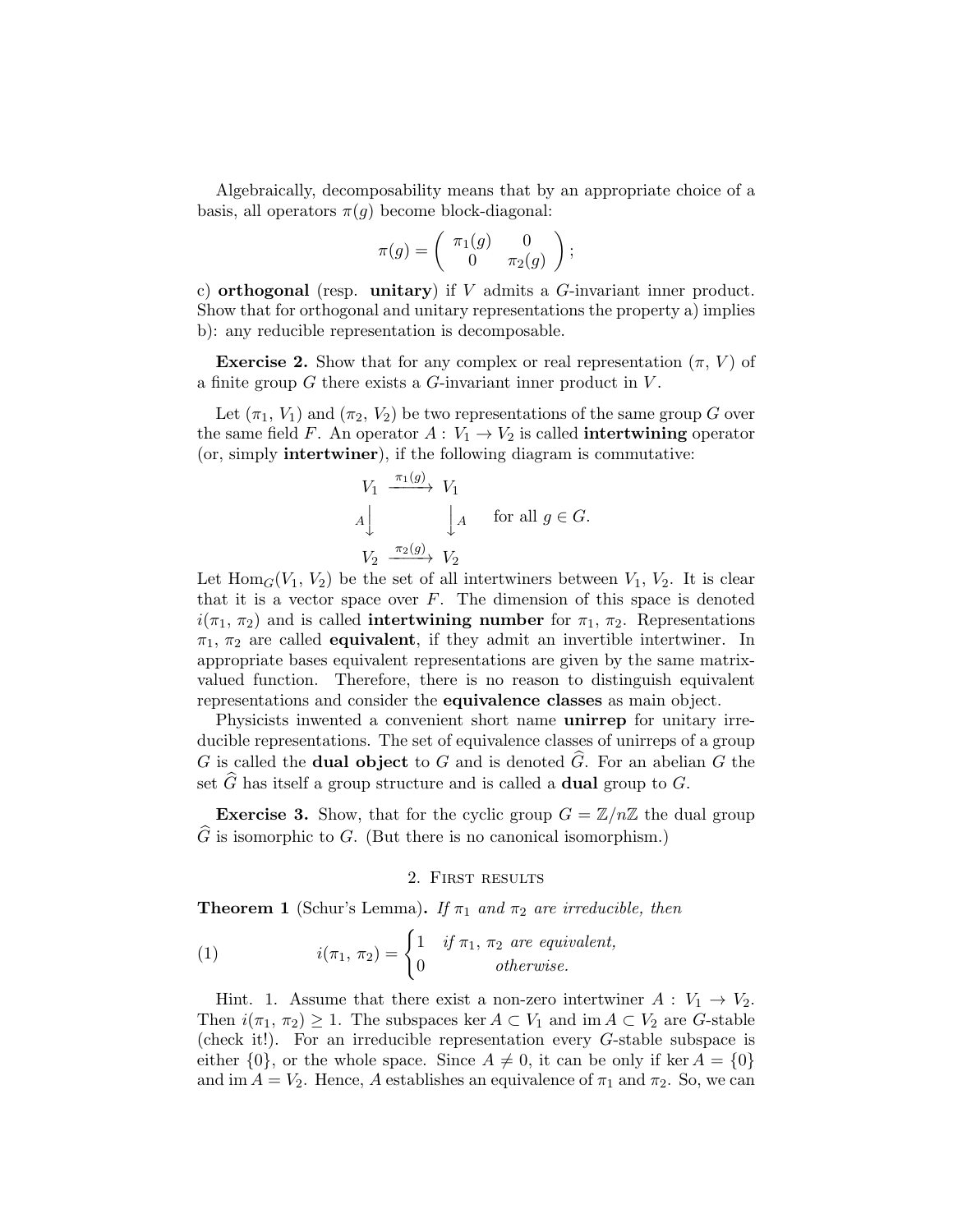assume  $\pi_1 = \pi_2$  and  $A = 1$ . For any other intertwiner B and any number  $\lambda \in \mathbb{C}$  the linear combination  $B - \lambda \cdot 1$  an intertwiner, hence, either zero, or invertible. Hence, any intertwiner has the form  $\lambda \cdot 1$  and  $i(\pi_1, \pi_2) = 0$ . But the equation  $\det(B - \lambda \cdot 1) = 0$  has a solution.

2. If  $i(\pi_1, \pi_2) = 0$ , there is no non-zero intertwiners.

In the space  $\text{Fun}(G)$  of real or complex functions on G there is a natural G-invariant inner product

(2) 
$$
(f_1, f_2)G = \frac{1}{|G|} \sum_{g \in G} f_1(g) \overline{f_2(g)}.
$$

Let  $(\pi, V)$  be a unirrep of a finite group G. Choose an orthonormal basis  $B = \{v_1, v_2, \dots, v_n\}$  in V. The functions  $\pi_{ij}(g) = (\pi(g)v_i, v_j), 1 \le i, j \le n$ , are called **matrix elements** of  $\pi$ .

**Theorem 2** (Orthogonality relations). a) If  $\pi$  is irreducible, then

(3) 
$$
(\pi_{ij}, \pi_{kl})_G = \begin{cases} \frac{1}{\dim V} & \text{if } i = k, j = l, \\ 0 & \text{otherwise.} \end{cases}
$$

b) If  $\pi$  and  $\pi'$  are not equivalent, then

(4) 
$$
(\pi_{ij}, \pi'_{kl})_G = 0 \quad \text{for all} \quad i, j, k, l.
$$

Hint. a) For any operator  $A \in \text{Hom}(V, V')$  define the "averaged" operator

(5) 
$$
\overline{A} = \frac{1}{|G|} \sum_{g \in G} \pi'(g^{-1}) A \pi(g).
$$

Check that  $\overline{A}$  is an intertwiner between V, V'. Since  $\pi$ ,  $\pi'$  are irreducible, it must be zero or invertible. The part b) follows.

If  $\pi = \pi'$ , then  $\overline{A}$  must be a scalar operator  $c \cdot 1$ . Clearly,  $\text{tr } \overline{A} = \text{tr } A$ . Therefore,  $c = \frac{\text{tr } A}{\text{dim } A}$  $\frac{\text{tr }A}{\text{dim }V}$ . Taking  $A = E_{ij}$ , we get the part a).

As a corollary we get:

# **Proposition 1.** For a finite group G the set  $\widehat{G}$  is also finite.

#### 3. Characters and conjugacy classes

Let  $(\pi, V)$  be a representation of G. The matrix-valued function  $\pi$  determines the scalar function on  $G: g \mapsto \text{tr } \pi(g)$ , which is called **character** of  $\pi$  and is denoted  $\chi_{\pi}(g)$  (or, simply  $\chi(g)$ , if  $\pi$  is understood). Note, that this function does not depend on the choice of a basis in V .

The remarkable fact is that the character determines the representation up to equivalence.

Proposition 2. Two representations of a finite group are equivalent, iff they have the same character.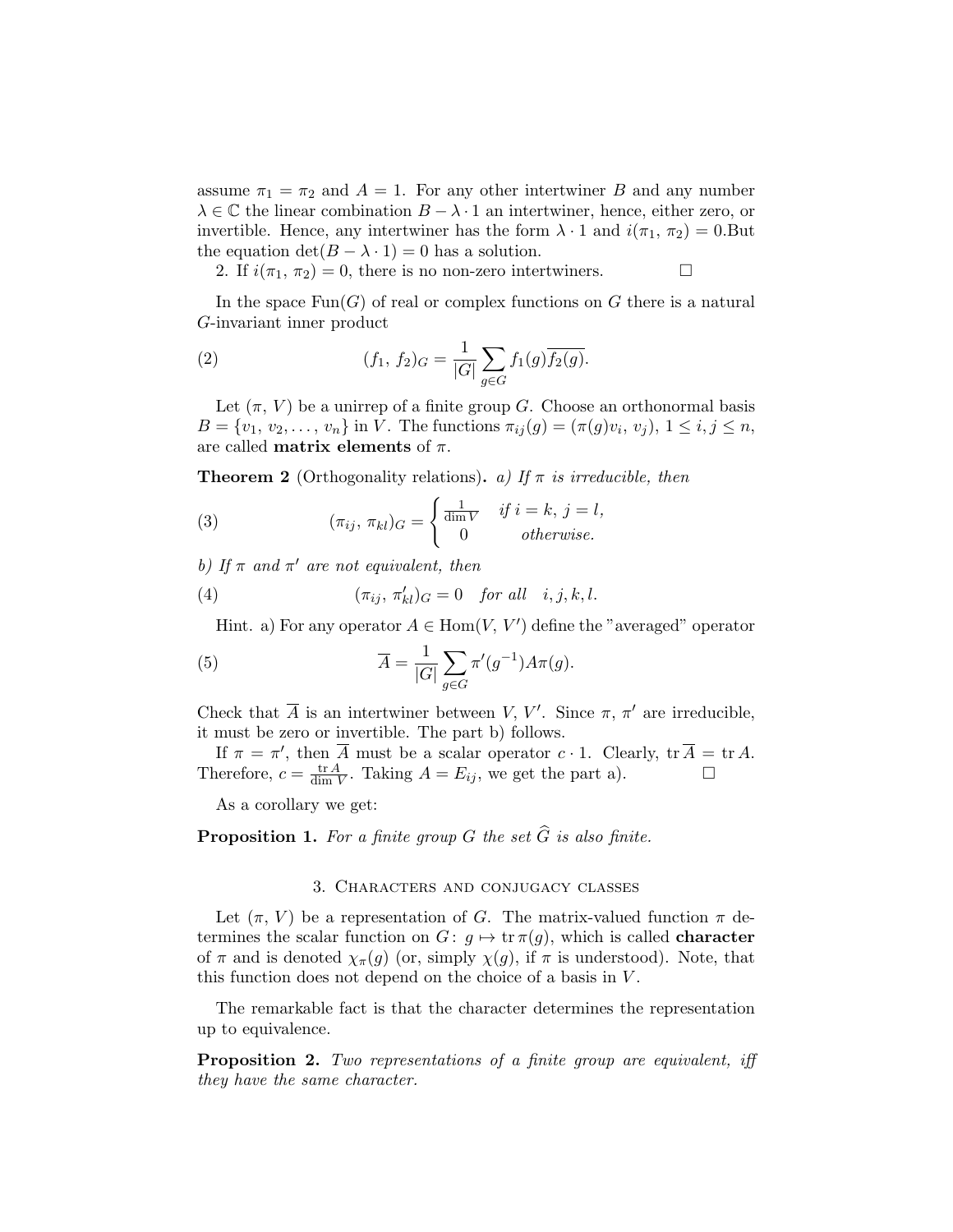Recall that two elements  $g_1, g_2$  from G are called **conjugate**, if

(6) 
$$
g_2 = x^{-1}g_1x \text{ for some } x \in G.
$$

The set of all elements, conjugated to  $g$  is called a **conjugacy class** and is denoted by  $C(g)$ , or [g]. The collection of all conjugacy classes in G we denote by  $Cl(G)$ .

**Exercise 4.** a) Show that  $[g_1] = [g_2]$  iff there exist  $x, y \in G$  such that

$$
g_1 = xy, \, g_2 = yx.
$$

b) Show that any character  $\chi$  is a constant function on any conjugacy class  $[g]$ .

Every  $x \in G$  defines an **inner automorphism**  $A(x)$  of G, acting by the formula

$$
A(x) \colon g \mapsto g^x := x^{-1}gx.
$$

The orbits of this action are exactly conjugacy classes. Let  $\text{Fun}^G(G)$  denote the subspace of functions on  $G$ , invariant under inner automorphisms.

Proposition 3. The characters of unirreps of G form an orthonormal basis in the subspace  $Fun^G(G)$ .

It follows from orthogonality relations for matrix elements. As a corollary we get

#### Proposition 4.

(7) 
$$
a) |Cl(G)| = |\widehat{G}|,
$$
  $b) \sum_{\lambda \in \widehat{G}} (\dim \pi_{\lambda})^2 = |G|.$ 

### 4. Functors Res and Ind

Let G be a finite group and  $H \subset G$  be a subgroup. For any representation  $(\pi, V)$  of G we can restrict the map  $\pi: G \to \text{Aut } V$  to the subgroup H and obtain a representation  $(\pi|_H, V)$  of H. It is denoted  $\text{Res}^G_H \pi$ . The correspondence  $\pi \leadsto \text{Res}_{H}^{G} \pi$  defines a **functor** from the category  $\mathcal{R}ep(G)$ of representations of G to the category  $\mathcal{R}ep(H)$  of representations of H. It admits a remarkable dual functor  $\text{Ind}_{H}^{G}$  from  $\mathcal{R}ep(H)$  to  $\mathcal{R}ep(G)$ , defined as follows.

For a representation  $(\rho, W)$  of the group H consider the space  $L(G, H, \rho)$ of W-valued functions  $\varphi$  on G, satisfying the condition

(8) 
$$
\varphi(hg) = \rho(h)\varphi(g) \text{ for all } h \in H, g \in G.
$$

Clearly, this space is stable under the right shifts on  $G$ . We define the **induced** representation  $\pi = \text{Ind}_{H}^{G}$  in the space  $V = L(G, H, \rho)$  by the formula

(9) 
$$
\left(\pi(g)\varphi\right)(g') = \varphi(g'g).
$$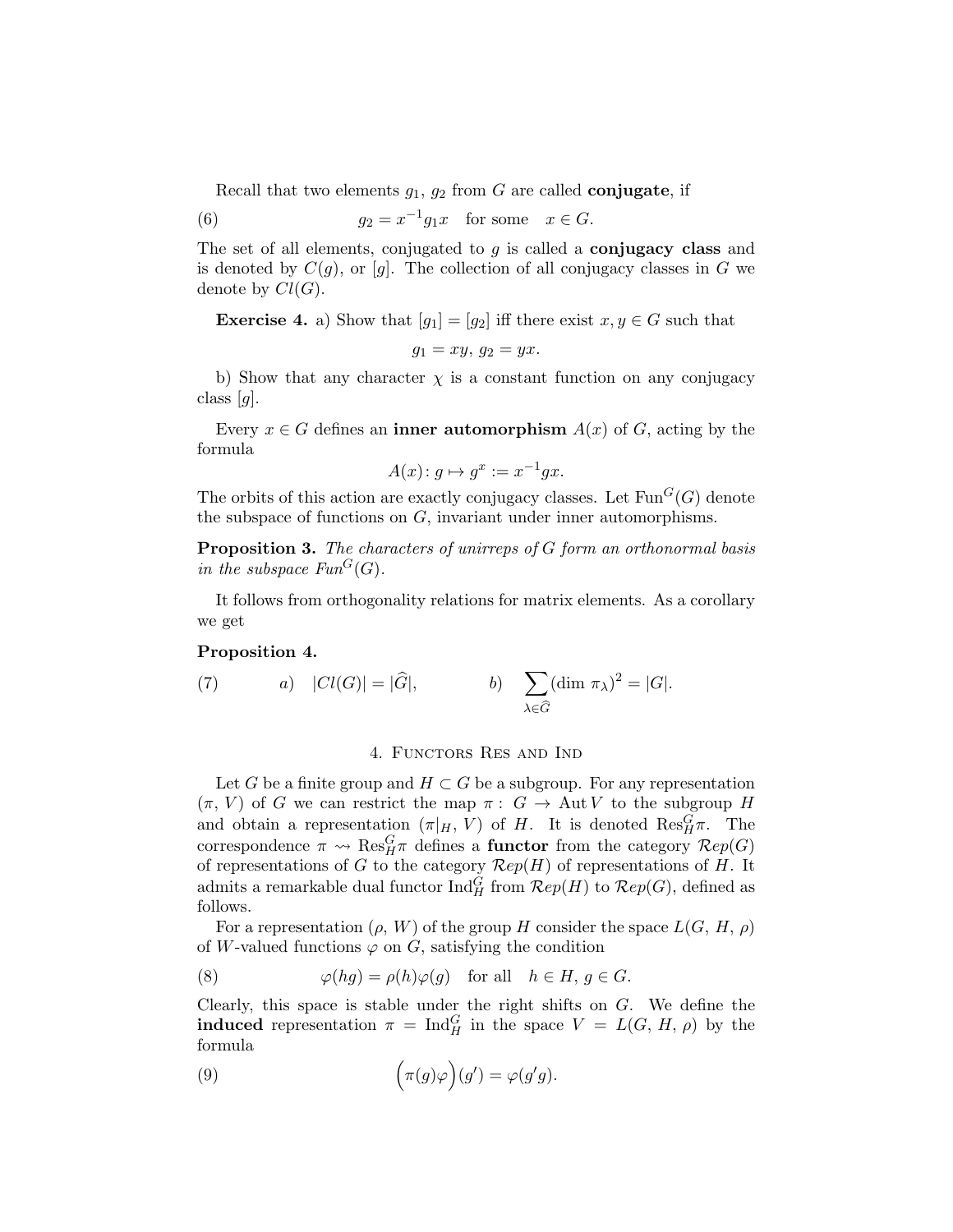**Exercise 5.** Show that dim  $\text{Ind}_{H}^{G} \rho = \frac{|G|}{|H|}$  $\frac{|G|}{|H|}$  dim  $\rho$ .

There is another, often more convenient, definition of this representation. Let  $X = H\backslash G$  be the set of right H-cosets in G. For every coset  $x \in X$ choose a representative  $s(x) \in x \subset G$ . The map  $x \mapsto s(x)$  is a **section** of the natural projection  $p: G \to X$ , i.e. has the property  $p \circ s = Id$ .

Every element  $g \in G$  can be uniquely written in the form

(10) 
$$
g = hs(x) \text{ for some } h \in H, x \in X,
$$

thus providing the identification

$$
G \simeq H \times X, g \simeq (h, x), \quad \text{where} \quad x = p(g), h = g(s(x))^{-1}.
$$

We can now identify the space  $L(G, H, \rho)$  with the space W-valued functions on X. Namely, a function  $\varphi \in L(G, H, \rho)$  corresponds to the function  $f \in \text{Fun}(X, W)$  given by  $f(x) = \varphi(s(x))$ . In this notation the induced representation takes the form

(11) 
$$
\left(\pi(g)f\right)(x) = A(x, g)f(xg),
$$

where the operator-valued function  $A$  is defined as follows. Take the element  $s(x)g \in G$  and write it, using (??), in the form

(12) Master equation : 
$$
s(x)g = h(x, g)s(xg)
$$
.

Then put  $A(x, q) = \rho(h(x, q))$ .

In particular, when  $\rho$  is the trivial 1-dimensional representation  $\rho_0 \equiv 1$ , the induced representation  $\text{Ind}_{H}^{G} \rho_0$  is the so-called **geometric representa**tion of G by shifts in the space  $\text{Fun}(X)$ .

Thus, induced representations are the natural generalization of geometric representations: instead of numerical functions on an homogeneous space  $X = H \backslash G$  we consider the sections of a G-vector bundle over X, defined by a representation  $\rho$  of H.

**Exercise 6.** Show, that the formula  $(??)$  defines a representation<sup>1</sup> of G iff there exists a representation  $(\rho, W)$  of H and an invertible operator-valued function  $B$  on  $X$ , such that

$$
A(x, g) = B(xg)\rho(h(x, g))B(x)^{-1},
$$

where  $h(x, g)$  is defined by the Master equation (??) above. In this case the representation  $\pi$  is equivalent to  $\text{Ind}_{H}^{G} \rho$ .

Now, I explain in what sense the functors Res and Ind are dual. Recall, that for any pair of representation of a finite group we have defined above the intertwining number which plays, in a sense, the role of inner product.

<sup>1</sup>I.e.,  $\pi(g_1g_2) = \pi(g_1)\pi(g_2)$  and  $\pi(e) = 1$ .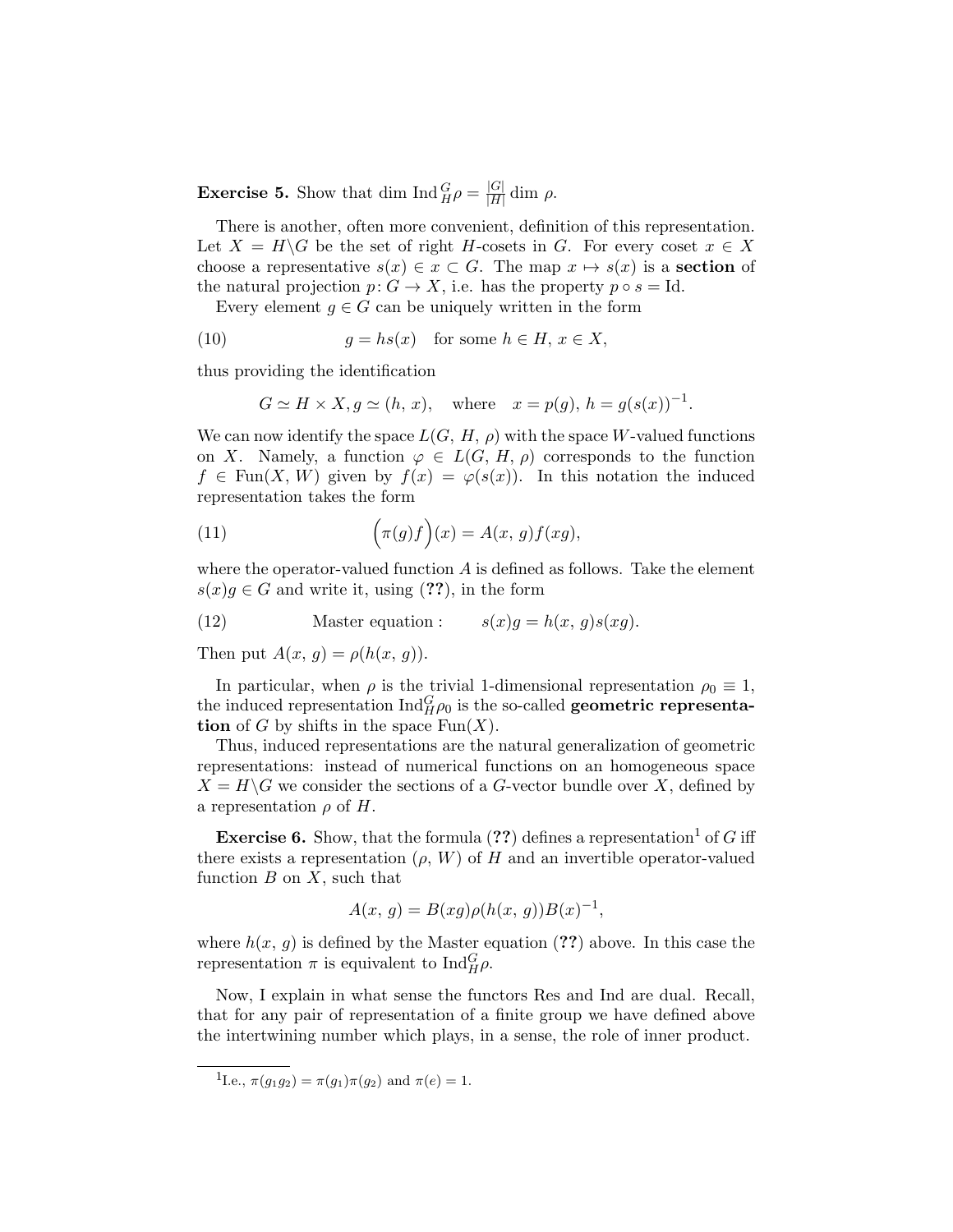**Theorem 3** (Frobenius duality). Let  $H \subset G$ ,  $\pi \in \mathcal{R}ep(G)$ ,  $\rho \in \mathcal{R}ep(H)$ . Then

(13) 
$$
i(Res_H^G \pi, \rho) = i(\pi, Ind_H^G \rho) = (\chi_{\pi}|_H, \chi_{\rho})_H.
$$

The so-called left regular (resp. right regular) representation of  $G$ acts in the space  $Fun(G)$  by the formula

$$
(R_{left}(g)f)(x) = f(g^{-1}x), \qquad (R_{right}(g)f)(x) = f(xg).
$$

They are equivalent and have dimension  $|G|$ .

**Corollary.** The regular representation of G contains any unirrep  $\pi$  with multiplicity dim  $\pi$ .

Indeed, the regular representation is equivalent to  $\text{Ind}_{\{e\}}^G 1$ .

## 5. Schur index

Here we consider relations between real, complex and quaternionic representations.

5.1. Real and complex representations. Any real representation  $(\pi, W)$ of a group G in a real vector space W defines a complex representation  $\pi^{\mathbb{C}}$ . Indeed, since  $\text{Mat}(n, \mathbb{R}) \subset \text{Mat}(n, \mathbb{C})$ , the real matrix  $\pi(g)$  can be considered as a complex matrix, which defines a linear operator in the complex space  $W^{\mathbb{C}} = W \otimes_{\mathbb{R}} \mathbb{C}^2$ . Note, that the character of  $\pi^C$  is the same as the character of  $\pi$ .

On the other hand, any complex vector space  $V$  can be considered as a real vector space  $V_{\mathbb{R}}$  of double dimension. Namely, we replace a complex number  $a+bi$  by a real 2-vector  $(a, b)<sup>t, 3</sup>$  So, a complex representation  $(\pi, V)$ determines the real representation  $(\pi_{\mathbb{R}}, V_{\mathbb{R}})$ .

**Warninig.** The operations  $W \rightsquigarrow W^{\mathbb{C}}$  and  $V \rightsquigarrow V_{\mathbb{R}}$  are not reciproque! What are  $(W^{\mathbb{C}})_{\mathbb{R}}$  and  $(V_{\mathbb{R}})^{\mathbb{C}}$ ?

Not every real vector space W has the form  $V_{\mathbb{R}}$ . It must have an additional structure: the operator  $J \in \text{End } W$  with  $J^2 = -1$ .

Further, for any complex representation  $(\pi, V)$  we can define the **dual** or complex conjugate representation  $(\overline{\pi}, \overline{V})$ .<sup>4</sup> In the appropriate bases in V and  $\overline{V}$  we have

$$
\overline{\pi}(g) = \overline{\pi(g)} \quad \text{for all } g \in G.
$$

<sup>&</sup>lt;sup>2</sup>If *B* is any basis in W, the elements of  $W^{\mathbb{C}}$  are linear combinations of vectors from *B* with complex coefficients.

<sup>&</sup>lt;sup>3</sup>We prefer to deal with column vectors  $\begin{pmatrix} a \\ b \end{pmatrix}$ b which by typographic reason are written as a transposed row vector  $(a, b)^t$ .

<sup>&</sup>lt;sup>4</sup>There is another definition of a dual space and dual representation, for which the notation  $(\pi^*, V^*)$  is used. For finite dimensional representations of finite groups the two definitions are equivalent and both notations can be used.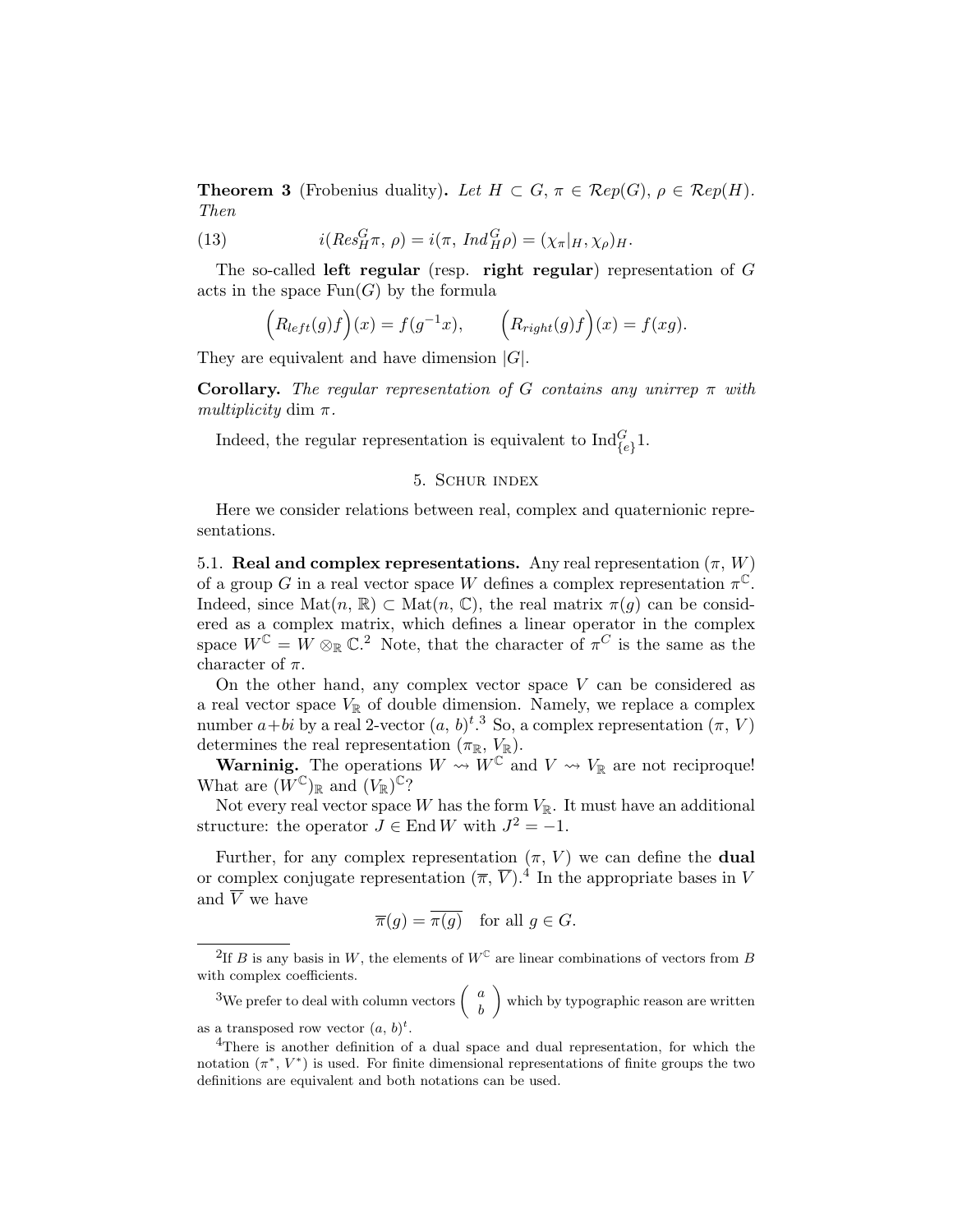It is clear that  $\chi_{\overline{\pi}}(g) = \overline{\chi_{\pi}(g)}$ . So, the character  $\chi_{\pi}$  takes real values, iff  $\overline{\pi}$ is equivalent to  $\pi$ .

5.2. Complex and quaternionic representations. Recall, that the skew field  $\mathbb H$  of quaternions has a realization as a subalgebra of  $\mathrm{Mat}(2, \mathbb C)$ . Namely,

to a quaternion  $q = a+b\mathbf{i}+c\mathbf{j}+d\mathbf{k}$  there corresponds the matrix  $\begin{pmatrix} a+bi & -c+di \\ c+di & a-bi \end{pmatrix}$ .

Since quaternions in general do not commute, there are two types of quaternionic vector spaces: left and right. I prefer to realize  $W = \mathbb{H}^n$  as a set of column *n*-vectors w with quaternionic entries. The "number"  $q \in \mathbb{H}$ acts from the right:  $w \mapsto wq$ . And an element  $A \in End V$  is a quaternionic matrix from  $\text{Mat}(n, \mathbb{H})$  acting on a column vector by multiplication from the left:  $w \mapsto Aw$ .

Every quaternionic space W gives rise a complex space  $W_{\mathbb{C}}$  of double dimension just by replacing a quaternionic entry  $q = a + b\mathbf{i} + c\mathbf{j} + d\mathbf{k}$  by the complex column 2-vector  $(a+bi, c+di)^t$ . Therefore, any real representation  $(\pi, W)$  of a group G in a quaternionic vector space W defines a complex representation  $\pi_{\mathbb{C}}$  in the space  $W_{\mathbb{C}}$  (since  $\mathrm{Mat}(n, \mathbb{H}) \subset \mathrm{Mat}(2n, \mathbb{C})$ ). The character of this representation takes real values, because for any quaternionic matrix  $A \in \text{Mat}(n, \mathbb{H})$  its image  $A_{\mathbb{C}} \in \text{Mat}(2n, \mathbb{C})$  has real trace.

Not every complex vector space V has the form  $W_{\mathbb{C}}$ . It must have an additional structure: the antilinear<sup>5</sup> operator J on V with  $J^2 = -1$ .

5.3. Definition of the Schur index. It is interesting an important to know when a given unirrep  $(\pi, V)$  comes from a real or from a quaternionic representation, i.e., has the form  $(\pi^{\mathbb{C}}, W^{\mathbb{C}})$ , or  $(\pi_{\mathbb{C}}, W_{\mathbb{C}})$ , for some real or quaternionic representation  $(\pi, W)$ . The evident necessary condition is: the character  $\chi_{\pi}$  must take real values. It turns out that this condition is also sufficient.

**Theorem 4.** The unirrep  $(\pi, V)$  has a real character iff it comes from a real or from quaternionic representation.

The reason is that a unirrep  $\pi$  with a real character is equivalent to its dual  $\overline{\pi}$ . Let  $J \in \text{Hom}(V, \overline{V})$  be the invertible intertwiner. Then  $\overline{J} \in \text{Hom}(\overline{V}, V)$ will be also an intertwiner and so will be  $J\overline{J} \in \text{End}(\overline{V})$  and  $\overline{J}J \in \text{End}(V)$ . Since  $\pi$  and  $\overline{\pi}$  are irreducible, we get  $J\overline{J} = c \cdot 1_{\overline{V}}$ ,  $\overline{J}J = c' \cdot 1_V$ . If we multiply *J* by a constant  $\lambda$ , the numbers c, c' will be multiplied by  $|\lambda|^2$ . So, we can assume  $c = \pm 1$ , which implies  $c' = c = \pm 1$ .

**Exercise 7.** Show that in the case  $c = c' = 1$  we have  $(\pi, V) = (\pi^{\mathbb{C}}, W^{\mathbb{C}})$ for some real  $(\pi, W)$  and in the case  $c = c' = -1$  we have  $(\pi, V) = (\pi_{\mathbb{C}}, W_{\mathbb{C}})$ for some quaternionic  $(\pi, W)$ .

The number c is called the **Schur index** of the unirrep  $\pi$  with a real character. If  $\chi_{\pi}$  takes a non-real value, we put ind  $\pi = 0$ .

<sup>&</sup>lt;sup>5</sup>An operator A on a complex vector space is antilinear if  $A(cv_1 + v_2) = \overline{c}Av_1 + Av_2$ .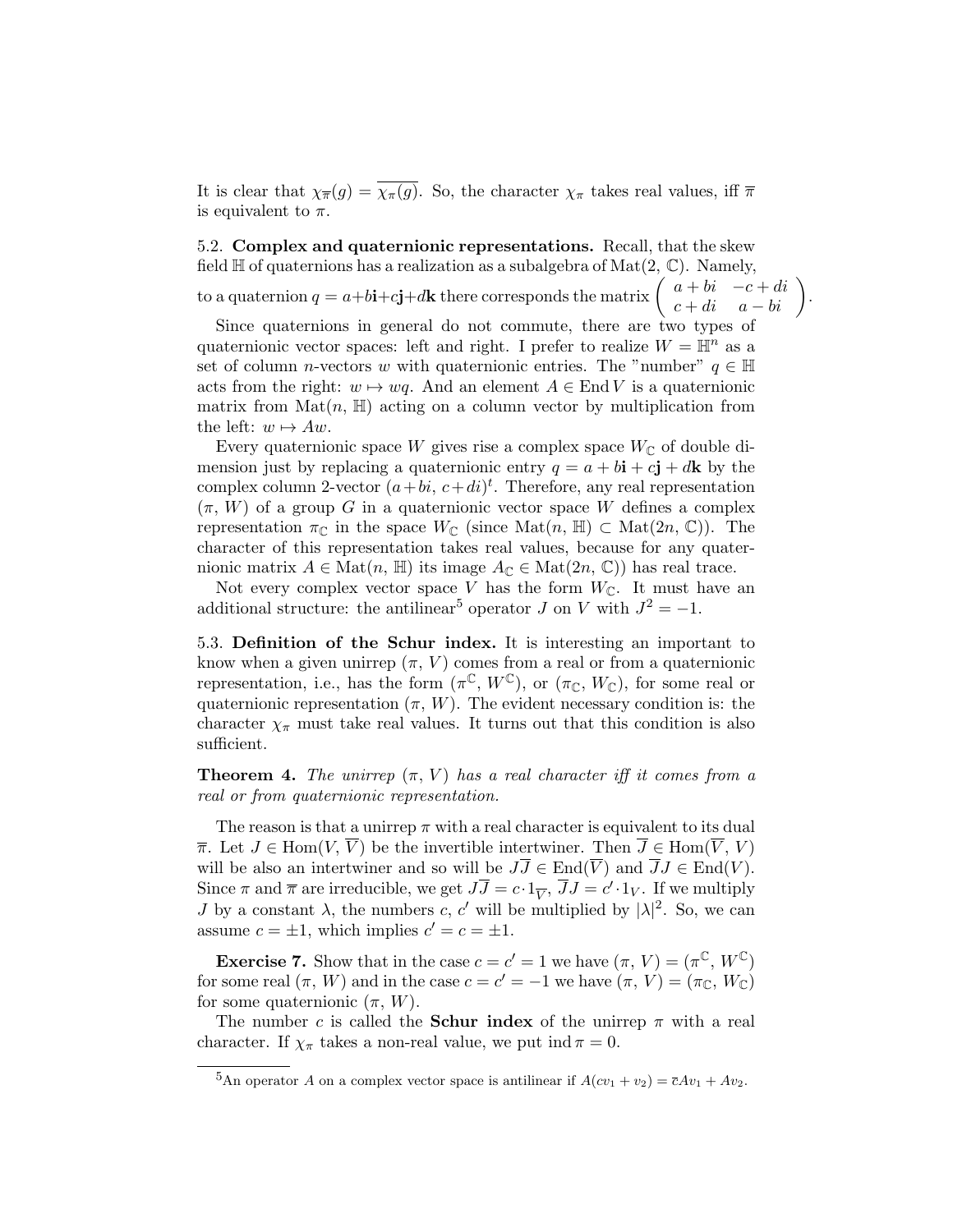#### 5.4. Computation of the Schur index.

Theorem 5 (Schur formula).

(14) 
$$
ind \ \pi = \frac{1}{|G|} \sum_{g \in G} \chi_{\pi}(g^2).
$$

The proof needs some digression in the representation theory.

There are several useful functors in the category  $Vect_F$  of vector spaces over a given field F. We are interested in three of them:  $V \rightsquigarrow V \otimes V =$  $V^{\otimes 2}$ ,  $\overline{V} \rightsquigarrow S^2(V)$ ,  $V \rightsquigarrow \wedge^2(V)$ , called tensor square, symmetric square and exterior square. They are related by the identity

$$
V \otimes V = S^2(V) \oplus \wedge^2(V).
$$

Correspondingly, for any representation  $(\pi, V)$  we can define representations  $\pi^{\otimes 2}$ ,  $S^2(\pi)$ ,  $\wedge^2(\pi)$ . We also can consider **virtual** functors, which are formal linear combinations of genuine functors. E.g., for our purpose we shall use the virtual functor  $\Psi_2 := S^2 - \wedge^2$ . If A is an operator in *n*-dimensional space V with eigenvalues  $(\lambda_1, \ldots, \lambda_n)$ , then we have

$$
\operatorname{tr} S^2(A) = \sum_{i \le j} \lambda_i \lambda_j, \quad \operatorname{tr} \wedge^2(A) = \sum_{i \le j} \lambda_i \lambda_j, \quad \operatorname{tr} \Psi^2(A) = \sum_i \lambda_i^2.
$$

Denote by X the character of the virtual representation  $\Psi^2(\pi)$ . Then, by putting  $A = \pi(g)$  in the last formula above, we get  $\mathcal{X}(g) = \chi_{\pi}(g^2)$  and

(15) 
$$
\frac{1}{|G|} \sum_{g \in G} \chi_{\pi}(g^2) = (\mathcal{X}, 1)_G = (S^2(\pi), 1)_G - (\wedge^2(\Pi), 1)_G
$$

When  $\chi_{\pi}$  is a non-real character, then  $i(\pi, \overline{\pi}) = 0$  and the space  $V^{\otimes 2} \simeq$  $Hom(V, V^*)$  contains no G-invariant elements. Therefore, both summands in the RHS of (??) vanish and RHS is zero.

When  $\chi_{\pi}$  is real, then  $i(\pi, \pi^*) = 1$  and  $V \otimes V$  contains a non-zero Ginvariant element J, which is unique, up to a scalar factor.

If ind  $\pi = 1$ , then J belongs to  $S^2(V) \subset V \otimes V$  and defines on V the G-invariant real structure, i.e., an isomorphism of V with some  $W^{\mathbb{C}}$ . In this case the RHS is equal 1.

If ind  $\pi = -1$ , then J belongs to  $\wedge^2(V) \subset V \otimes V$  and defines on V the G-invariant quaternionic structure, i.e., an isomorphism of V with some  $W_{\mathbb{C}}$ . In this case the RHS is equal -1.

We see, that in all cases LHS is equal ind  $\pi$ .

5.5. Groups of  $\mathbb{R}\text{-}\mathbb{H}$  type. There is a wide class of groups  $G$  for which  $C(g) = C(g^{-1})$  for all  $g \in G$ . E.g., all symmetric groups  $S_n$  and the group  $SU(2)$  are of this type. I propose for them the name  $\mathbb{R}\text{-}\mathbb{H}\text{-groups}$ , because of the following